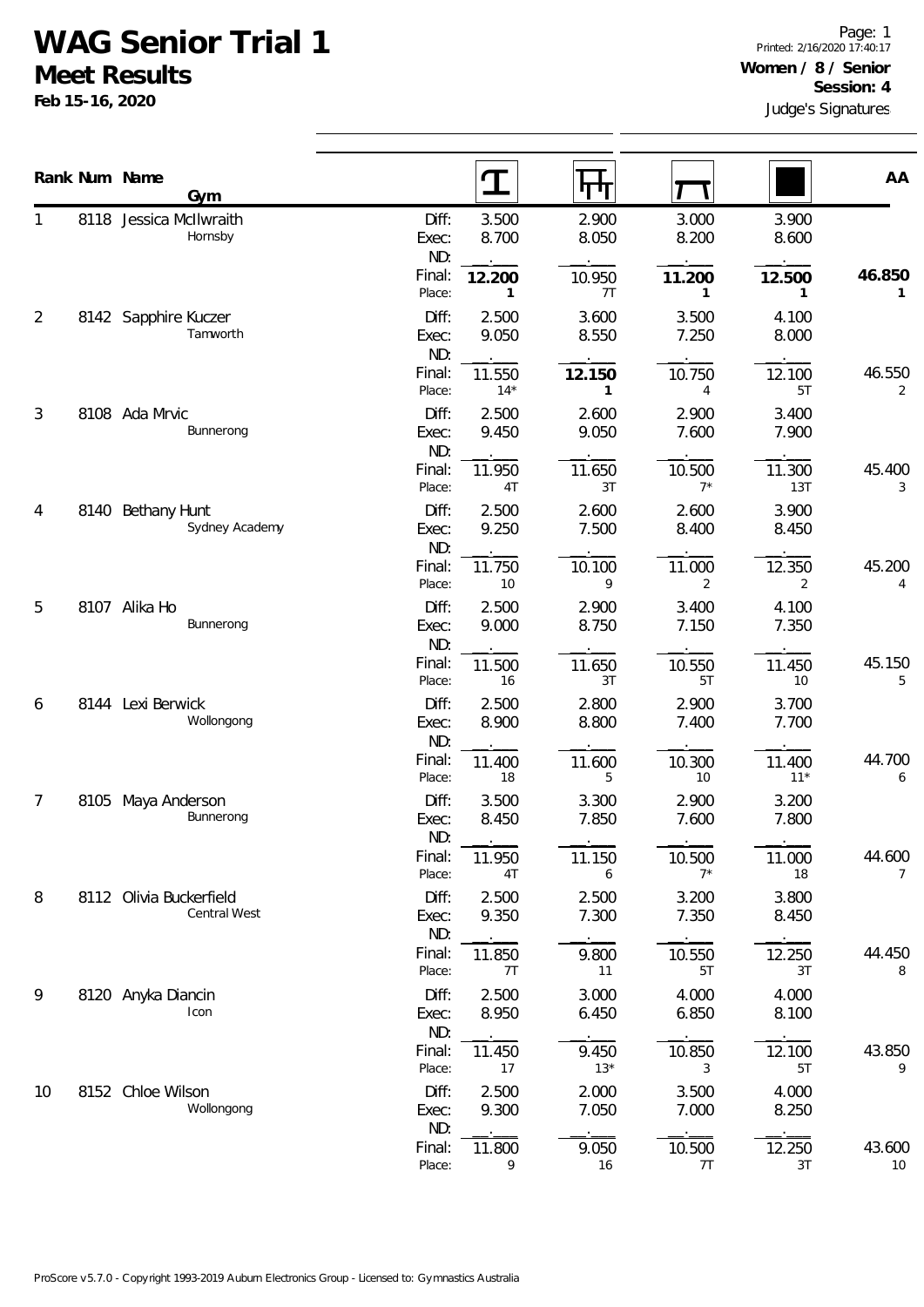## **WAG Senior Trial 1**

**Meet Results**

**Feb 15-16, 2020**

Page: 2 Printed: 2/16/2020 17:40:17 **Women / 8 / Senior Session: 4**

|          |      | Rank Num Name<br>Gym                    |                       | $\mathbf T$     | पण                         |                      |                            | AA               |
|----------|------|-----------------------------------------|-----------------------|-----------------|----------------------------|----------------------|----------------------------|------------------|
| 11       | 8149 | <b>Biddy Leitch</b><br>Wollongong       | Diff:<br>Exec:<br>ND: | 2.500<br>9.200  | 3.100<br>7.850             | 3.400<br>5.350       | 3.900<br>7.850             |                  |
|          |      |                                         | Final:<br>Place:      | 11.700<br>11T   | 10.950<br>7T               | 8.750<br>23          | 11.750<br>8                | 43.150<br>11     |
| 12       |      | 8138 Amelia Bohringer<br>Shire          | Diff:<br>Exec:<br>ND: | 2.500<br>9.350  | 2.500<br>7.550             | 4.000<br>5.000       | 3.700<br>7.600             |                  |
|          |      |                                         | Final:<br>Place:      | 11.850<br>7T    | 10.050<br>10               | 9.000<br>21          | 11.300<br>13T              | 42.200<br>12     |
| 13       |      | 8126 Isla Saxena<br><b>MLC</b>          | Diff:<br>Exec:<br>ND: | 4.200<br>7.950  | 2.900<br>6.250             | 3.700<br>6.100       | 3.800<br>7.250             |                  |
|          |      |                                         | Final:<br>Place:      | 12.150<br>2     | 9.150<br>15                | 9.800<br>17T         | 11.050<br>17               | 42.150<br>13     |
| 14<br>15 |      | 8128 Morgan Evans<br><b>NSW Academy</b> | Diff:<br>Exec:<br>ND: | 3.500<br>8.550  | 3.000<br>6.450             | 2.900<br>6.500       | 3.300<br>7.400             |                  |
|          |      |                                         | Final:<br>Place:      | 12.050<br>3     | 9.450<br>$13*$             | 9.400<br>20          | 10.700<br>21               | 41.600<br>14     |
|          |      | 8121 Taylor Rondeau<br>Icon             | Diff:<br>Exec:<br>ND: | 2.500<br>8.850  | 2.000<br>6.600             | 3.000<br>7.150       | 3.000<br>8.250             |                  |
|          |      |                                         | Final:<br>Place:      | 11.350<br>19    | 8.600<br>20                | 10.150<br>12T        | 11.250<br>15T              | 41.350<br>15     |
| 16       |      | 8137 Lucy Clark<br>Pymble               | Diff:<br>Exec:<br>ND: | 2.500<br>9.100  | 2.700<br>7.050             | 2.800<br>5.650       | 3.700<br>7.700             |                  |
|          |      |                                         | Final:<br>Place:      | 11.600<br>13    | 9.750<br>12                | 8.450<br>24          | 11.400<br>$11*$            | 41.200<br>16     |
| 17       |      | 8129 Sienna Ruas<br>NSW Academy         | Diff:<br>Exec:<br>ND: | 4.200<br>7.750  | 1.300<br>7.450<br>$-2.000$ | 3.900<br>6.250       | 4.000<br>7.900<br>$-0.100$ |                  |
|          |      |                                         | Final:<br>Place:      | 11.950<br>4T    | 6.750<br>25                | 10.150<br>12T        | 11.800<br>7                | 40.650<br>17     |
| 18       | 8131 | Brianna Smith<br>Phoenix                | Diff:<br>Exec:<br>ND: | 2.500<br>9.050  | 2.000<br>5.800             | 3.900<br>6.100       | 3.700<br>7.050             |                  |
|          |      |                                         | Final:<br>Place:      | 11.550<br>$14*$ | 7.800<br>22                | 10.000<br><b>14T</b> | 10.750<br>20               | 40.100<br>$18\,$ |
| 19       |      | 8133 Tsambika Galanos<br><b>PLC</b>     | Diff:<br>Exec:<br>ND: | 2.500<br>8.000  | 2.000<br>6.150             | 3.100<br>6.900       | 3.700<br>7.550             |                  |
|          |      |                                         | Final:<br>Place:      | 10.500<br>26    | 8.150<br>21                | 10.000<br>14T        | 11.250<br>15T              | 39.900<br>19     |
| 20       |      | 8123 Millie Axford<br>Manly             | Diff:<br>Exec:<br>ND: | 2.500<br>8.800  | 2.500<br>4.950             | 3.500<br>6.750       | 2.800<br>7.750             |                  |
|          |      |                                         | Final:<br>Place:      | 11.300<br>20T   | 7.450<br>23                | 10.250<br>11         | 10.550<br>22               | 39.550<br>20     |